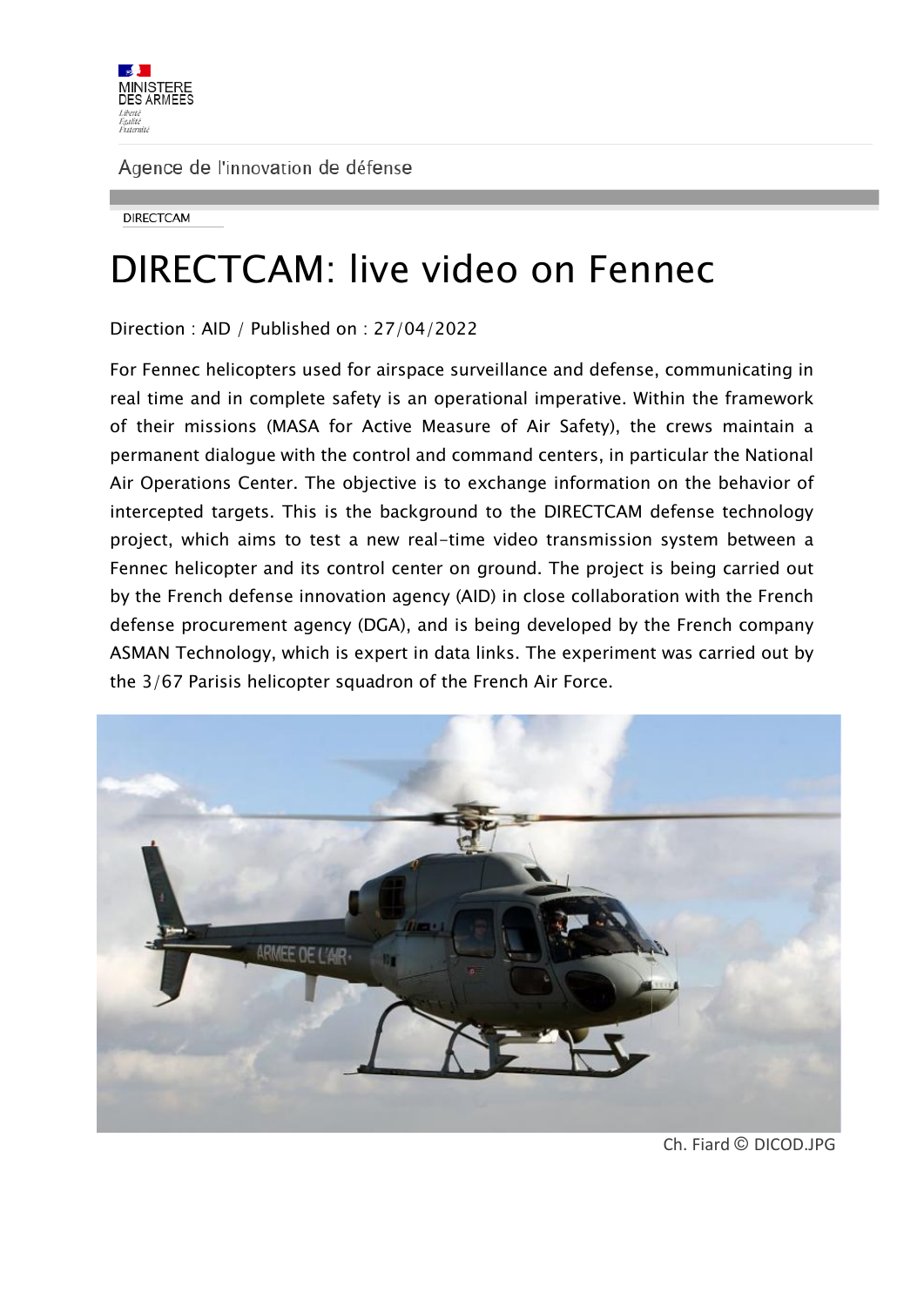

**DIRECTCAM** 

## Shorten the decision-making loop when faced with situations deemed suspicious in air traffic.

The exchange of information between the Fennec and the command and control centers is currently done by radio. The innovation proposed by the DIRECT CAM project consists of live transmission, even when the helicopter is not in direct view of the receiver, which is currently not the case with other systems. The transmission of video data will allow control centers on the ground to access more information more quickly and thus enrich their knowledge of the tactical situation. This new solution will also help the crew to identify the intercepted aircraft.



Direct cam image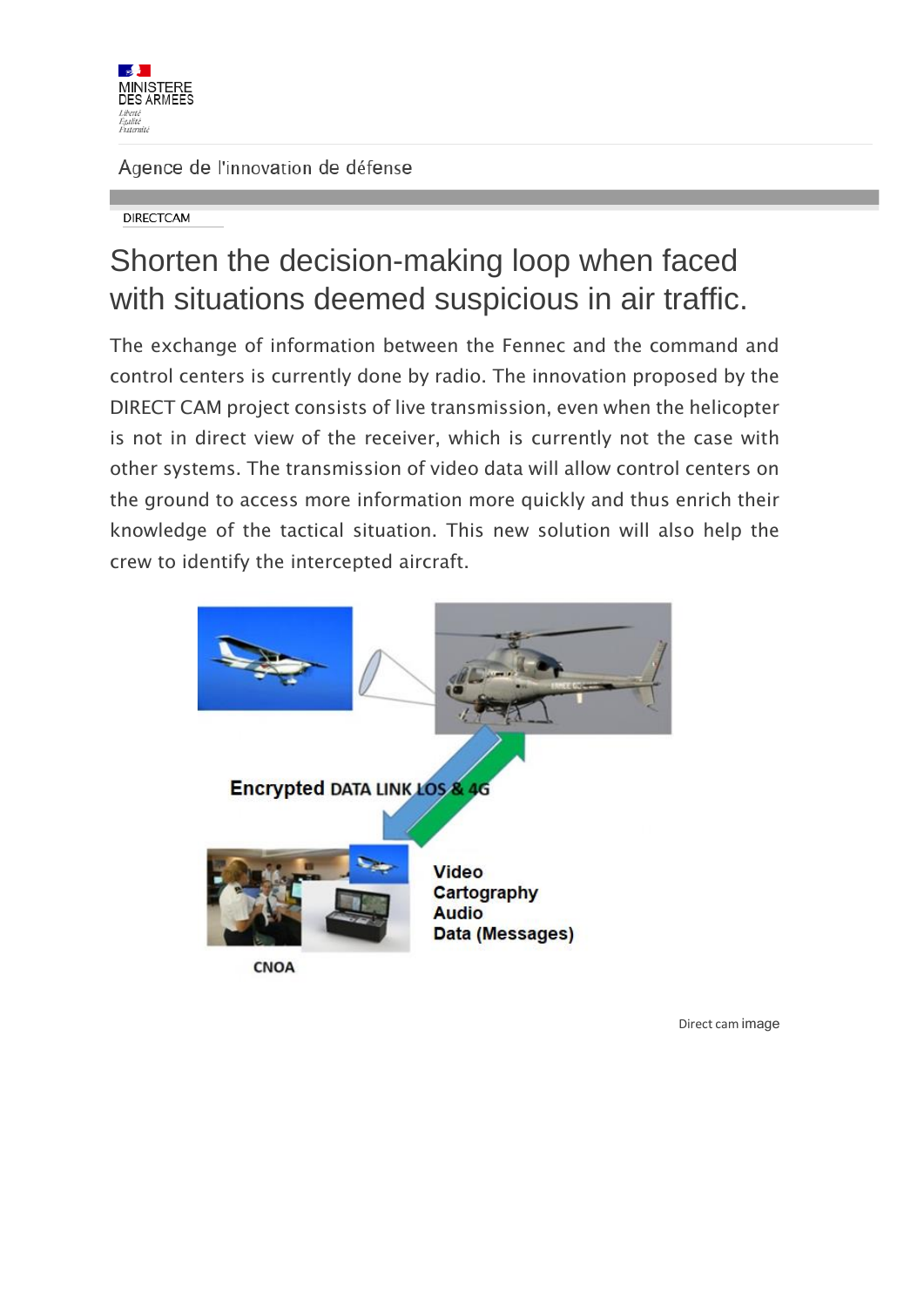

**DIRECTCAM** 

### How does the solution proposed by the DIRECTCAM project work?

The tested system consists of:

- Equipment integrated on the helicopter:
	- Electronic boxes
	- Dedicated uplink/downlink antennas
	- Tablet PC
	- TC-300 optronic turret
- A ground station.

Within the framework of the DIRECTCAM project, ASMAN Technology implements the data transmission solution developed in France by AeroDataLink allowing the broadcasting of video streams to a fixed or mobile station on the ground located up to more than 120 km from an altitude of 2,500 feet/ground (762 meters).



Direct cam image